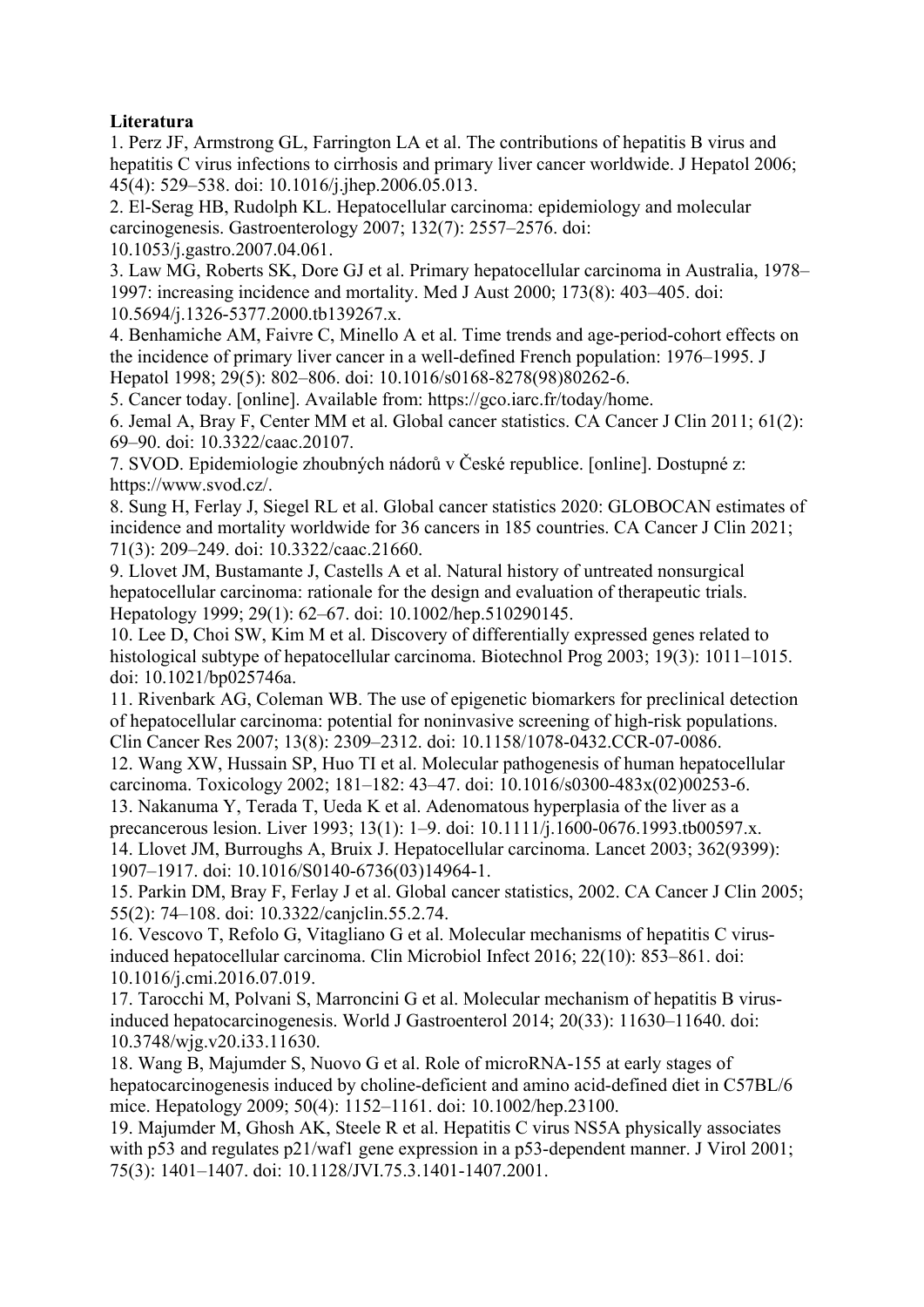20. Ghouri YA, Mian I, Rowe JH. Review of hepatocellular carcinoma: epidemiology, etiology, and carcinogenesis. J Carcinog 2017; 16: 1. doi: 10.4103/jcar.JCar\_9\_16.

21. Thorgeirsson SS, Lee JS, Grisham JW. Functional genomics of hepatocellular carcinoma. Hepatology 2006; 43(2 Suppl 1): S145–E150. doi: 10.1002/hep.21063.

22. Chang MH, Chen CJ, Lai MS et al. Universal hepatitis B vaccination in Taiwan and the incidence of hepatocellular carcinoma in children. Taiwan Childhood Hepatoma Study Group. N Engl J Med 1997; 336(26): 1855–1859. doi: 10.1056/NEJM199706263362602.

23. Sung JJ, Tsoi KK, Wong VW et al. Meta-analysis: treatment of hepatitis B infection reduces risk of hepatocellular carcinoma. Aliment Pharmacol Ther 2008; 28(9): 1067–1077. doi: 10.1111/j.1365-2036.2008.03816.x.

24. Garcia-Tsao G. Current management of the complications of cirrhosis and portal hypertension: variceal hemorrhage, ascites, and spontaneous bacterial peritonitis. Dig Dis 2016; 34(4): 382–386. doi: 10.1159/000444551.

25. Fattovich G, Stroffolini T, Zagni I et al. Hepatocellular carcinoma in cirrhosis: incidence and risk factors. Gastroenterology 2004; 127(5 Suppl 1): S35–50. doi: 10.1053/j.gastro.2004.09.014.

26. Bruix J, Sherman M, American Association for the Study of Liver Diseases. Management of hepatocellular carcinoma: an update. Hepatology 2011; 53(3): 1020–1022. doi: 10.1002/hep.24199.

27. Vauthey JN, Lauwers GY, Esnaola NF et al. Simplified staging for hepatocellular carcinoma. J Clin Oncol 2002; 20(6): 1527–1536. doi: 10.1200/JCO.2002.20.6.1527.

28. Okuda K, Ohtsuki T, Obata H et al. Natural history of hepatocellular carcinoma and prognosis in relation to treatment. Study of 850 patients. Cancer 1985; 56(4): 918–928. doi: 10.1002/1097-0142(19850815)56:4<918::aid-cncr2820560437>3.0.co;2-e.

29. Kudo M, Kitano M, Sakurai T et al. General rules for the clinical and pathological study of primary liver cancer, nationwide follow-up survey and clinical practice guidelines: the outstanding achievements of the liver cancer study group of Japan. Dig Dis 2015; 33(6): 765– 770. doi: 10.1159/000439101.

30. Prospective validation of the CLIP score: a new prognostic system for patients with cirrhosis and hepatocellular carcinoma. The Cancer of the Liver Italian Program (CLIP) Investigators. Hepatology 2000; 31(4): 840–845. doi: 10.1053/he.2000.5628.

31. Leung TW, Tang AM, Zee B et al. Construction of the Chinese University Prognostic Index for hepatocellular carcinoma and comparison with the TNM staging system, the Okuda staging system, and the Cancer of the Liver Italian Program staging system: a study based on 926 patients. Cancer 2002; 94(6): 1760–1769. doi: 10.1002/cncr.10384.

32. Chevret S, Trinchet JC, Mathieu D et al. A new prognostic classification for predicting survival in patients with hepatocellular carcinoma. Groupe d'Etude et de Traitement du Carcinome Hépatocellulaire. J Hepatol 1999; 31(1): 133–141. doi: 10.1016/s0168- 8278(99)80173-1.

33. Llovet JM, Brú C, Bruix J. Prognosis of hepatocellular carcinoma: the BCLC staging classification. Semin Liver Dis 1999; 19(3): 329–338. doi: 10.1055/s-2007-1007122. 34. Vogel A, Cervantes A, Chau I et al. Hepatocellular carcinoma: ESMO Clinical Practice Guidelines for diagnosis, treatment and follow-up. Ann Oncol 2018; 29(Suppl 4): iv238– iv255. doi: 10.1093/annonc/mdy308.

35. Urbánek P, Hříbek P. Hepatocelulární karcinom z pohledu gastroenterologa/hepatologa. Klin Onkol 2020; 33(Suppl 3): 34–44. doi: 10.14735/amko20203S34.

36. Třeška V. Chirurgická léčba hepatocelulárního karcinomu. Klin Onkol 2020; 33(Suppl 3): 30–33. doi: 10.14735/amko20203S30.

37. Tokarčík J, Slížová D, Andrašina I et al. Systemic treatment for hepatocellular carcinoma. Klin Onkol 2020; 33(5): 356–361. doi: 10.14735/amko2020356.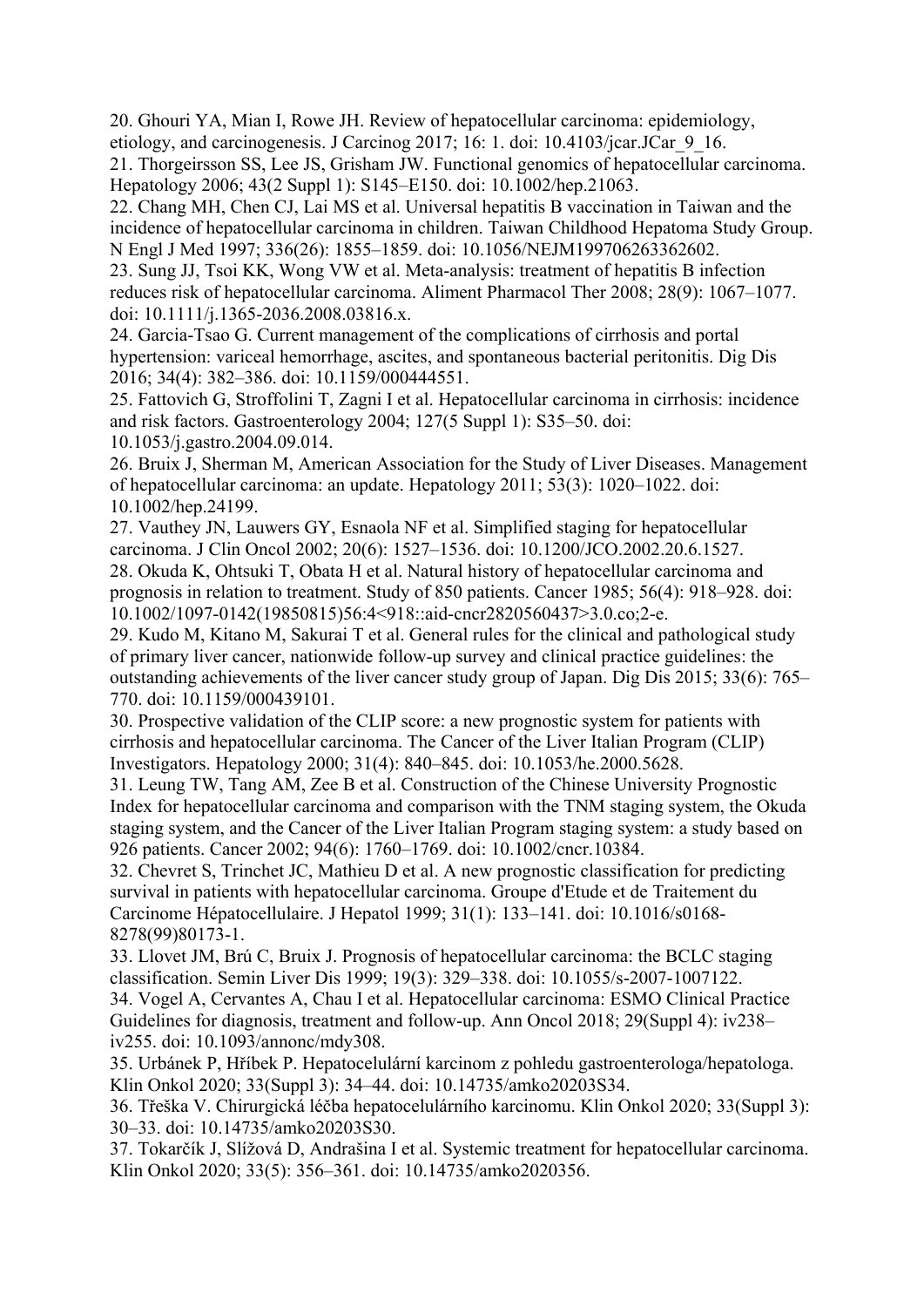38. National Comprehensive Cancer Network. Guidelines. [online]. Available from: https://www.nccn.org/.

39. ESMO guidelines. [online]. Available from: https://www.esmo.org/guidelines. 40. Modrá kniha České onkologické společnost. [online]. Dostupné z:

https://www.linkos.cz/lekar-a-multidisciplinarni-tym/personalizovana-onkologie/modrakniha-cos/aktualni-vydani-modre-knihy/.

41. Mazzaferro V, Regalia E, Doci R et al. Liver transplantation for the treatment of small hepatocellular carcinomas in patients with cirrhosis. N Engl J Med 1996; 334(11): 693–699. doi: 10.1056/NEJM199603143341104.

42. Mazzaferro V, Llovet JM, Miceli R et al. Predicting survival after liver transplantation in patients with hepatocellular carcinoma beyond the Milan criteria: a retrospective, exploratory analysis. Lancet Oncol 2009; 10(1): 35–43. doi: 10.1016/S1470-2045(08)70284-5

43. Decaens T, Roudot-Thoraval F, Hadni-Bresson S et al. Impact of UCSF criteria according to pre- and post-OLT tumor features: analysis of 479 patients listed for HCC with a short waiting time. Liver Transpl 2006; 12(12): 1761–1769. doi: 10.1002/lt.20884.

44. Mazzaferro V, Bhoori S, Sposito C et al. Milan criteria in liver transplantation for hepatocellular carcinoma: an evidence-based analysis of 15 years of experience. Liver Transpl 2011; 17(Suppl 2): S44–57. doi: 10.1002/lt.22365.

45. Yao FY, Ferrell L, Bass NM et al. Liver transplantation for hepatocellular carcinoma: expansion of the tumor size limits does not adversely impact survival. Hepatology 2001; 33(6): 1394–1403. doi: 10.1053/jhep.2001.24563.

46. Liver Transplantation for hepatocellular carcinoma. The metroticket project. [online]. Available from: http://www.hcc-olt-metroticket.org/

47. Marsh JW, Finkelstein SD, Demetris AJ et al. Genotyping of hepatocellular carcinoma in liver transplant recipients adds predictive power for determining recurrence-free survival. Liver Transpl 2003; 9(7): 664–671. doi: 10.1053/jlts.2003.50144.

48. Merani S, Majno P, Kneteman NM et al. The impact of waiting list alpha-fetoprotein changes on the outcome of liver transplant for hepatocellular carcinoma. J Hepatol 2011; 55(4): 814–819. doi: 10.1016/j.jhep.2010.12.040.

49. Toso C, Asthana S, Bigam DL et al. Reassessing selection criteria prior to liver transplantation for hepatocellular carcinoma utilizing the Scientific Registry of Transplant Recipients database. Hepatology 2009; 49(3): 832–838. doi: 10.1002/hep.22693.

50. Citores MJ, Lucena JL, de la Fuente S et al. Serum biomarkers and risk of hepatocellular carcinoma recurrence after liver transplantation. World J Hepatol 2019; 11(1): 50–64. doi: 10.4254/wjh.v11.i1.50.

51. Abreu P, Gorgen A, Oldani G et al. Recent advances in liver transplantation for cancer: the future of transplant oncology. JHEP Rep 2019; 1(5): 377–391. doi: 10.1016/j.jhepr.2019.07.004.

52. Zhou L, Xu Y, Guo Z et al. Perioperative circulating tumor DNA analysis to predict patient prognosis in liver cancer. J Clin Oncol 2020; 38(15 suppl): 4593–4593. doi: 10.1200/JCO.2020.38.15\_suppl.4593.

53. Ravaioli M, Grazi GL, Pisciglia F et al. Liver transplantation for hepatocellular carcinoma: results of down-staging in patiants initially outside of the Milan selection criterie. Am J Transplant 2008; 8(12): 254–757. doi: 10.1111/j.1600-6143.2008.02409.x.

54. Sapisochin G, Goldaracena N, Laurence JM et al. The extended Toronto criteria for liver transplantation in patients with hepatocellular carcinoma: a prospective validation study. Hepatology 2016; 64(6): 2077–2088. doi: 10.1002/hep.28643.

55. Sun DW, An L, Wei F et al. Prognostic significance of parameters from pretreatment (18)F-FDG PET in hepatocellular carcinoma: a meta-analysis. Abdom Radiol (NY) 2016; 41(1): 33–41. doi: 10.1007/s00261-015-0603-9.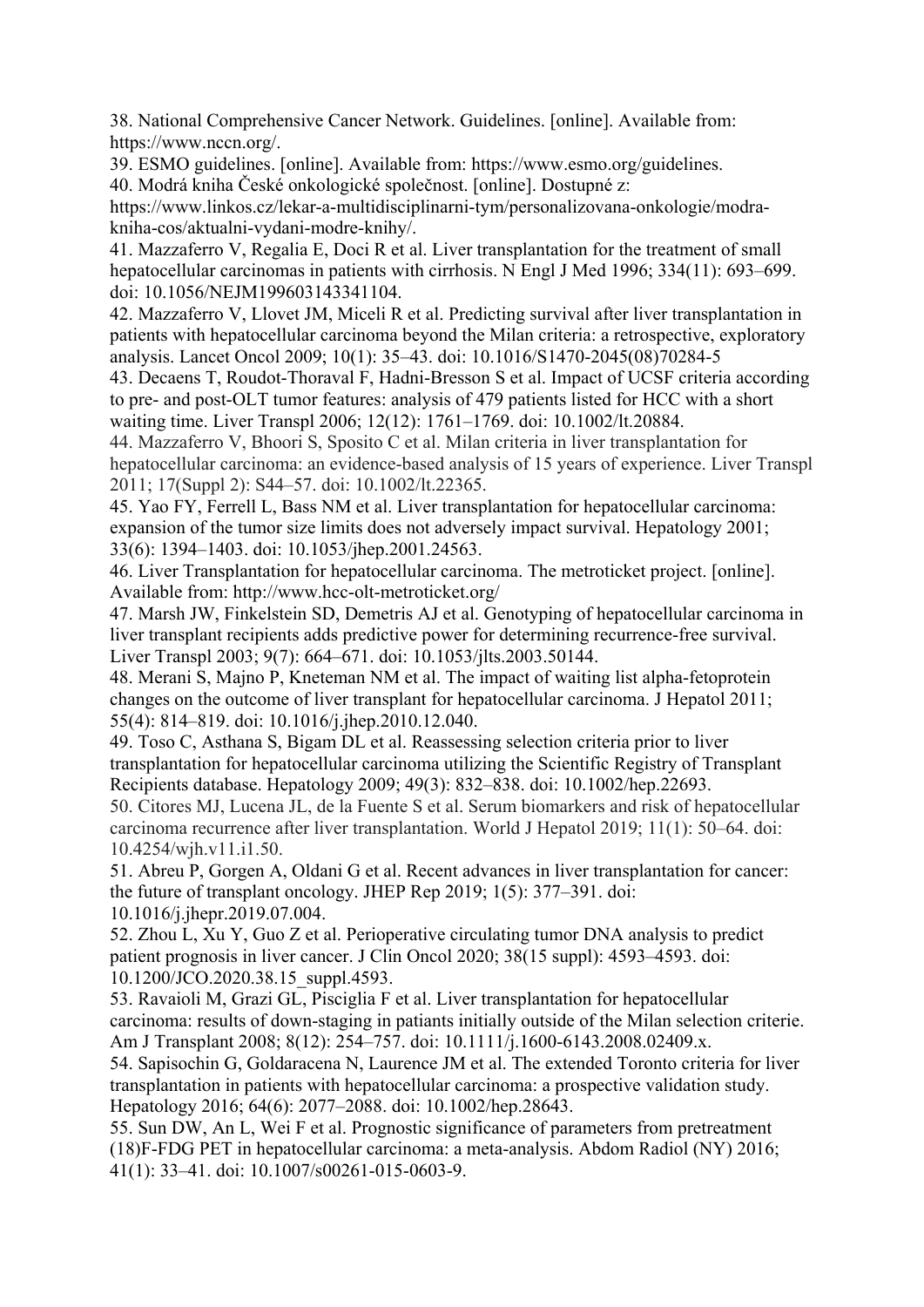56. Pomfret EA, Washburn K, Wald C et al. Report of a national conference on liver allocation in patients with hepatocellular carcinoma in the United States. Liver Transpl 2010; 16(3): 262–278. doi: 10.1002/lt.21999.

57. Bhoori S, Sposito C, Germini A et al. The challenges of liver transplantation for hepatocellular carcinoma on cirrhosis. Transpl Int 2010; 23(7): 712–722. doi: 10.1111/j.1432- 2277.2010.01111.x.

58. Vitale A, Volk ML, Pastorelli D et al. Use of sorafenib in patients with hepatocellular carcinoma before liver transplantation: a cost-benefit analysis while awaiting data on sorafenib safety. Hepatology 2010; 51(1): 165–173. doi: 10.1002/hep.23260.

59. Oliverius M, Studeník P. Transplantace jater pro hepatocelulární karcinom. Folia Gastroenterol Hepatol 2005; 3(Suppl 1): 69–77.

60. Belghiti J, Fuks D. Liver resection and transplantation in hepatocellular carcinoma. Liver Cancer 2012; 1(2): 71–82. doi: 10.1159/000342403.

61. Cherqui D, Laurent A, Mocellin N et al. Liver resection for transplantable hepatocellular carcinoma: long-term survival and role of secondary liver transplantation. Ann Surg 2009; 250(5): 738–746. doi: 10.1097/SLA.0b013e3181bd582b.

62. Wang HL, Mo DC, Zhong JH et al. Systematic review of treatment strategy for recurrent hepatocellular carcinoma: salvage liver transplantation or curative locoregional therapy. Medicine (Baltimore) 2019; 98(8): e14498. doi: 10.1097/MD.0000000000014498.

63. Miyagawa S, Makuuchi M, Kawasaki S et al. Criteria for safe hepatic resection. Am J Surg 1995; 169(6): 589–594. doi: 10.1016/s0002-9610(99)80227-x.

64. Válek V, Kala Z, Kiss I et al. Maligní ložiskové procesy jater. Diagnostika a léčba včetně minimálně invazivních metod. Praha: Grada Publishing 2006.

65. Marelli L, Stigliano R, Triantos C et al. Transarterial therapy for hepatocellular carcinoma: which technique is more effective? A systematic review of cohort and randomized studies. Cardiovasc Intervent Radiol 2007; 30(1): 6–25. doi: 10.1007/s00270-006-0062-3. 66. Meyers MA. Neoplasms of the digestive tract: imaging, staging, and management. Philadelphia: Lippincot Raven 1998.

67. Dodd GD 3rd, Soulen MC, Kane RA et al. Minimally invasive treatment of malignant hepatic tumors: at the threshold of a major breakthrough. Radiographics 2000; 20(1): 9–27. doi: 10.1148/radiographics.20.1.g00ja019.

68. Dawson SL, Lee MJ, Mueller PR. Nonsurgical treatment of liver tumors: seminars in interventional radiology. Radiology 1993; 10: 2.

69. Kemeny N, Huang Y, Cohen AM et al. Hepatic arterial infusion of chemotherapy after resection of hepatic metastases from colorectal cancer. N Engl J Med 1999; 341(27): 2039– 2048. doi: 10.1056/NEJM199912303412702.

70. Sho T, Suda G, Ogawa K et al. Early response and safety of lenvatinib for patients with advanced hepatocellular carcinoma in a real-world setting. JGH Open 2020; 4(1): 54–60. doi: 10.1002/jgh3.12209.

71. Yang Yi, Si T. Yttrium-90 transarterial radioembolization versus conventional transarterial chemoembolization for patients with hepatocellular carcinoma: a systematic review and meta-analysis. Cancer Biol Med 2018; 15(3): 299–310. doi: 10.20892/j.issn.2095- 3941.2017.0177.

72. Lencioni RA, Allgaier HP, Cioni D et al. Small hepatocellular carcinoma in cirrhosis: randomized comparison of radio-frequency thermal ablation versus percutaneous ethanol injection. Radiology 2003; 228(1): 235–240. doi: 10.1148/radiol.2281020718.

73. Salmi A, Turrini R, Lanzani G et al. Efficacy of radiofrequency ablation of hepatocellular carcinoma associated with chronic liver disease without cirhosis. Int J Med Sci 2008; 5(6): 327–332. doi: 10.7150/ijms.5.327.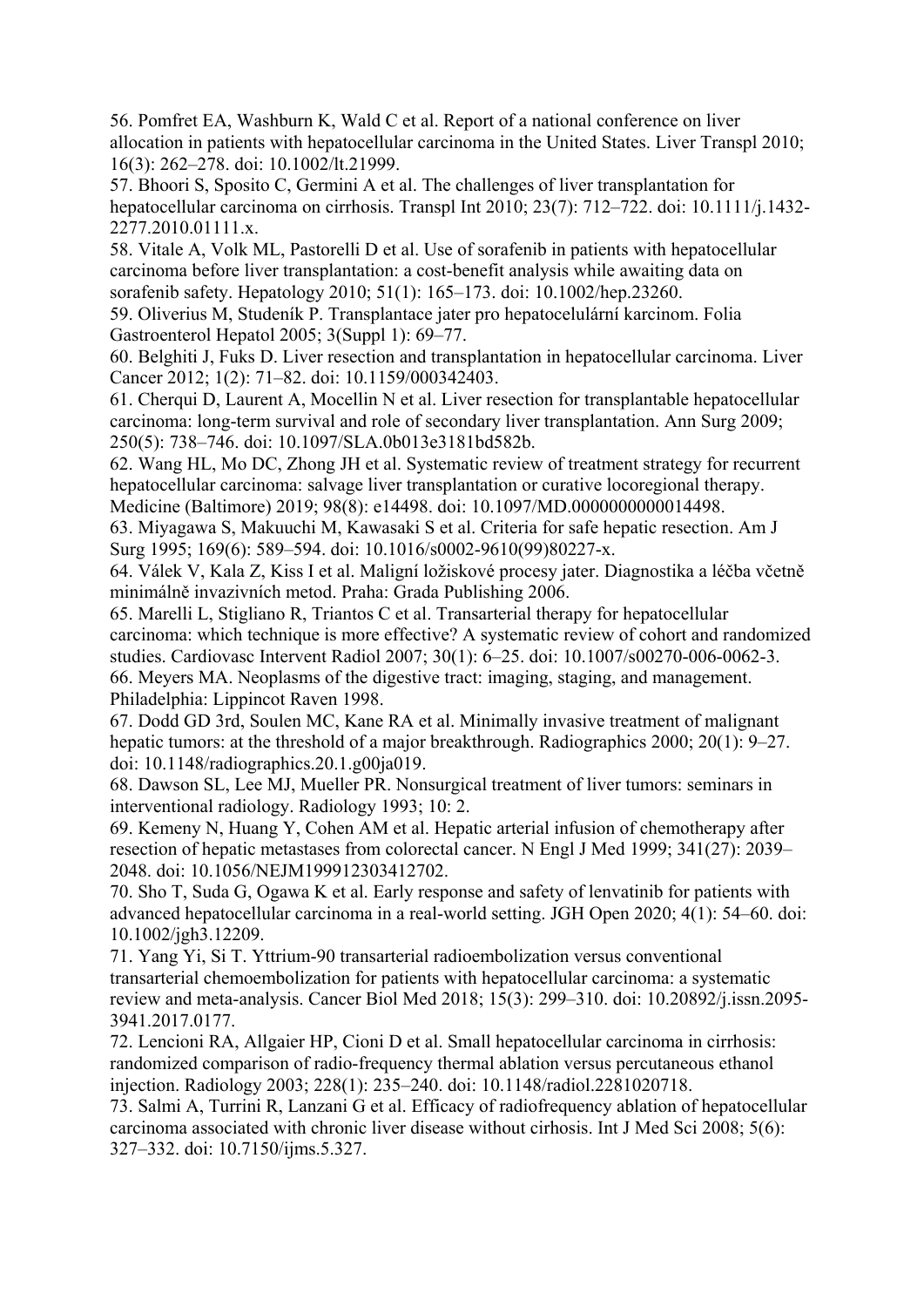74. Wilhelm SM, Carter C, Tang L et al. BAY 43-9006 exhibits broad spectrum oral antitumor activity and targets the RAF/MEK/ERK pathway and receptor tyrozine kinases involved in tumor progression and angiogenesis. Cancer Res 2004; 64(19): 7099–7109. doi: 10.1158/0008-5472.CAN-04-1443.

75. Abou-Alfa GK, Johnson P, Knox JJ et al. Doxorubicin plus sorafenib vs doxorubicin alone in patients with advanced hepatocellular carcinoma: a randomized trial. JAMA 2010; 304(19): 2154–2160. doi: 10.1001/jama.2010.1672.

76. Hu B, Yang XB, Sang XT. Liver graft rejection following immune checkpoint inhibitors treatment: a review. Med Oncol 2019; 36(11): 94. doi: 10.1007/s12032-019-1316-7.

77. Choi BO, Jang HS, Kang KM et al. Fractionated stereotactic radiotherapy in patients with primary hepatocellular carcinoma. Jpn J Clin Oncol 2006; 36(3): 154–158. doi: 10.1093/jjco/hyi236.

78. Cárdenes HR, Price TR, Perkins SM et al. Phase I feasibility trial of stereotactic body radiation therapy for primary hepatocellular carcinoma. Clin Transl Oncol 2010; 12(3): 218– 225. doi: 10.1007/s12094-010-0492-x.

79. Chen H, Shen ZY, Xu W et al. Expression of P450 and nuclear receptors in normal and end-stage Chinese livers. World J Gastroenterol 2014; 20(26): 8681–8690. doi: 10.3748/wjg.v20.i26.8681

80. Nekvindova J, Mrkvicova A, Zubanova V et al. Hepatocellular carcinoma: gene expression profiling and regulation of xenobiotic-metabolizing cytochromes P450. Biochem Pharmacol 2020; 177: 113912. doi: 10.1016/j.bcp.2020.113912.

81. Zhu AX, Kang YK, Yen CJ et al. Ramucirumab after sorafenib in patients with advanced hepatocellular carcinoma and increased α-fetoprotein concentrations (REACH-2): a randomised, double-blind, placebo-controlled, phase 3 trial. Lancet Oncol 2019; 20(2): 282– 296. doi: 10.1016/S1470-2045(18)30937-9.

82. Flem-Karlsen K, Nyakas M, Farstad IN et al. Soluble AXL as a marker of disease progression and survival in melanoma. PLoS One 2020; 15(1): e0227187. doi: 10.1371/journal.pone.0227187.

83. Reichl P, Fang M, Starlinger P at al. Multicenter analysis of soluble Axl reveals diagnostic value for very early stage hepatocellular carcinoma. Int J Cancer 2015; 137(2): 385–394. doi: 10.1002/ijc.29394.

84. Brychtova V, Zampachova V, Hrstka R et al. Differential expression of anterior gradient protein 3 in intrahepatic cholangiocarcinoma and hepatocellular carcinoma. Exp Mol Pathol 2014; 96(3): 375–381. doi: 10.1016/j.yexmp.2014.04.002.

85. Cohen JD, Javed AA, Thoburn C et al. Combined circulating tumor DNA and protein biomarker-based liquid biopsy for the earlier detection of pancreatic cancers. Proc Natl Acad Sci U S A 2017; 114(38): 10202–10207. doi: 10.1073/pnas.1704961114.

86. Pantel K, Alix-Panabières C. Liquid biopsy and minimal residual disease – latest advances and implications for cure. Nat Rev Clin Oncol 2019; 16(7): 409–424. doi: 10.1038/s41571- 019-0187-3.

87. Ko J, Baldassano SN, Loh PL et al. Machine learning to detect signatures of disease in liquid biopsies – a user's guide. Lab Chip 2018; 18(3): 395–405. doi: 10.1039/c7lc00955k. 88. Leung F, Kulasingam V, Diamandis EP et al. Circulating tumor DNA as a cancer biomarker: fact or fiction? Clin Chem 2016; 62(8): 1054–1060. doi:

10.1373/clinchem.2016.260331.

89. Jiang P, Lo YMD. The long and short of circulating cell-free DNA and the ins and outs of molecular diagnostics. Trends Genet 2016; 32(6): 360–371. doi: 10.1016/j.tig.2016.03.009. 90. Mattox AK, Bettegowda C, Zhou S et al. Applications of liquid biopsies for cancer. Sci Transl Med 2019; 11(507): eaay1984. doi: 10.1126/scitranslmed.aay1984.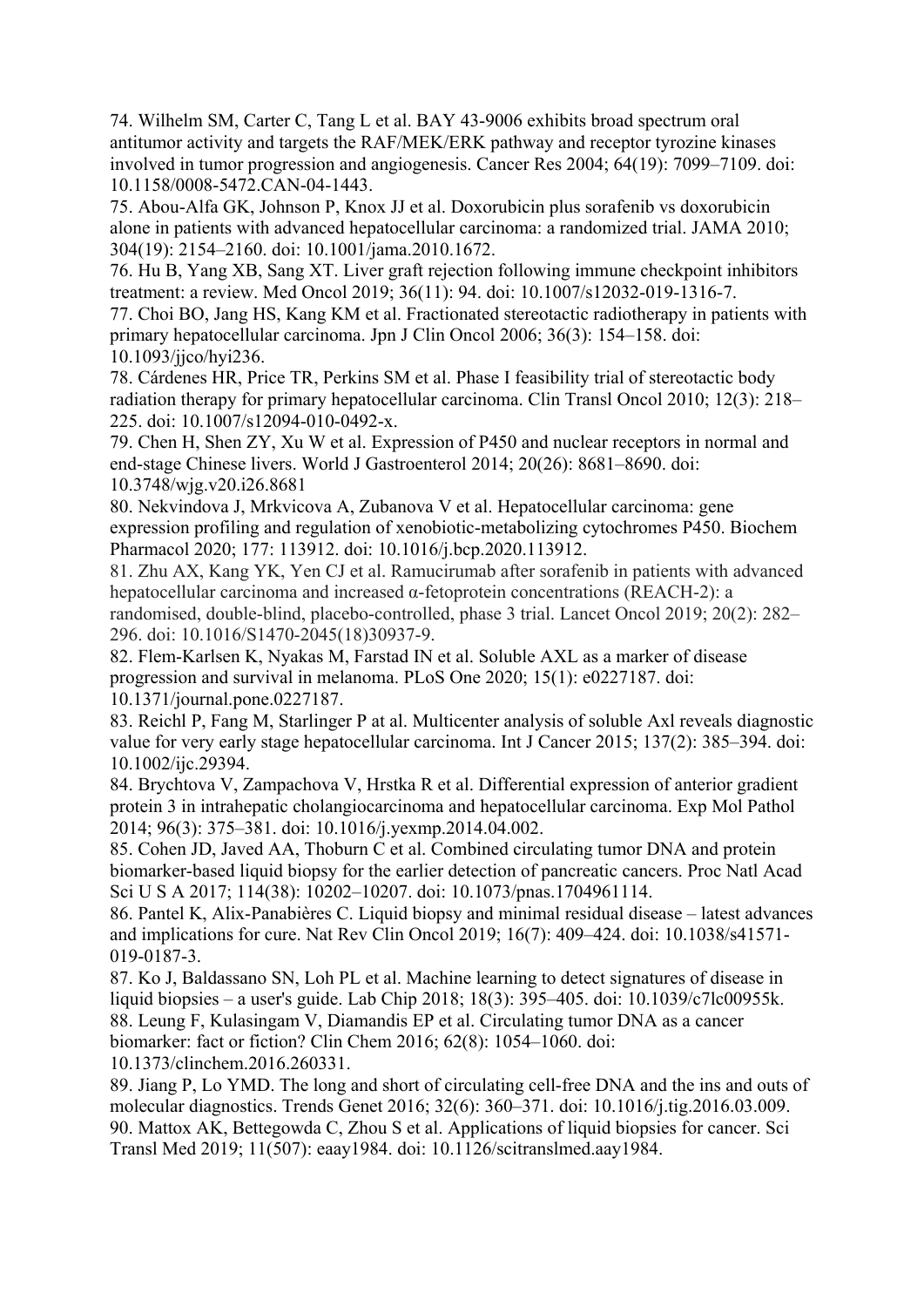91. Neumann MHD, Bender S, Krahn T et al. ctDNA and CTCs in liquid biopsy – current status and where we need to progress. Comput Struct Biotechnol J 2018; 16: 190–195. doi: 10.1016/j.csbj.2018.05.002.

92. Bettegowda C, Sausen M, Leary RJ et al. Detection of circulating tumor DNA in earlyand late-stage human malignancies. Sci Transl Med 2014; 6(224): 224ra24. doi: 10.1126/scitranslmed.3007094.

93. Rossi G, Ignatiadis M. Promises and pitfalls of using liquid biopsy for precision medicine. Cancer Res 2019; 79(11): 2798–2804. doi: 10.1158/0008-5472.CAN-18-3402.

94. Okajima W, Komatsu S, Ichikawa D et al. Liquid biopsy in patients with hepatocellular carcinoma: circulating tumor cells and cell-free nucleic acids. World J Gastroenterol 2017; 23(31): 5650–5668. doi: 10.3748/wjg.v23.i31.5650.

95. Li J, Shi L, Zhang X et al. pERK/pAkt phenotyping in circulating tumor cells as a biomarker for sorafenib efficacy in patients with advanced hepatocellular carcinoma. Oncotarget 2016; 7(3): 2646–2659. doi: 10.18632/oncotarget.6104.

96. Krebs MG, Metcalf RL, Carter L et al. Molecular analysis of circulating tumour cellsbiology and biomarkers. Nat Rev Clin Oncol 2014; 11(3): 129–144. doi: 10.1038/nrclinonc.2013.253.

97. Yeo W, Wong N, Wong WL et al. High frequency of promoter hypermethylation of RASSF1A in tumor and plasma of patients with hepatocellular carcinoma. Liver Int 2005; 25(2): 266–272. doi: 10.1111/j.1478-3231.2005.01084.x.

98. Zhang YJ, Wu HC, Shen J et al. Predicting hepatocellular carcinoma by detection of aberrant promoter methylation in serum DNA. Clin Cancer Res 2007; 13(8): 2378–2384. doi: 10.1158/1078-0432.CCR-06-1900.

99. Wu HC, Yang HI, Wang Q et al. Plasma DNA methylation marker and hepatocellular carcinoma risk prediction model for the general population. Carcinogenesis 2017; 38(10): 1021–1028. doi: 10.1093/carcin/bgx078.

100. Wang J, Yang L, Diao Y et al. Circulating tumour DNA methylation in hepatocellular carcinoma diagnosis using digital droplet PCR. J Int Med Res 2021; 49(3): 300060521992962. doi: 10.1177/0300060521992962.

101. Ren N, Ye QH, Qin LX et al. Circulating DNA level is negatively associated with the long-term survival of hepatocellular carcinoma patients. World J Gastroenterol 2006; 12(24): 3911–3914. doi: 10.3748/wjg.v12.i24.3911.

102. Tran NH, Kisiel J, Roberts LR. Using cell-free DNA for HCC surveillance and prognosis. JHEP Rep 2021; 3(4): 100304. doi: 10.1016/j.jhepr.2021.100304.

103. Ono A, Fujimoto A, Yamamoto Y et al. Circulating tumor DNA analysis for liver cancers and its usefulness as a liquid biopsy. Cell Mol Gastroenterol Hepatol 2015; 1(5): 516– 534. doi: 10.1016/j.jcmgh.2015.06.009.

104. Liao W, Yang H, Xu H et al. Noninvasive detection of tumor-associated mutations from circulating cell-free DNA in hepatocellular carcinoma patients by targeted deep sequencing. Oncotarget 2016; 7(26): 40481–40490. doi: 10.18632/oncotarget.9629.

105. Cai ZX, Chen G, Zeng YY et al. Circulating tumor DNA profiling reveals clonal evolution and real-time disease progression in advanced hepatocellular carcinoma. Int J Cancer 2017; 141(5): 977–985. doi: 10.1002/ijc.30798.

106. Cristofanilli M, Budd GT, Ellis MJ et al. Circulating tumor cells, disease progression, and survival in metastatic breast cancer. N Engl J Med 2004; 351(8): 781–791. doi: 10.1056/NEJMoa040766.

107. de Bono JS, Scher HI, Montgomery RB et al. Circulating tumor cells predict survival benefit from treatment in metastatic castration-resistant prostate cancer. Clin Cancer Res 2008; 14(19): 6302–6309. doi: 10.1158/1078-0432.CCR-08-0872.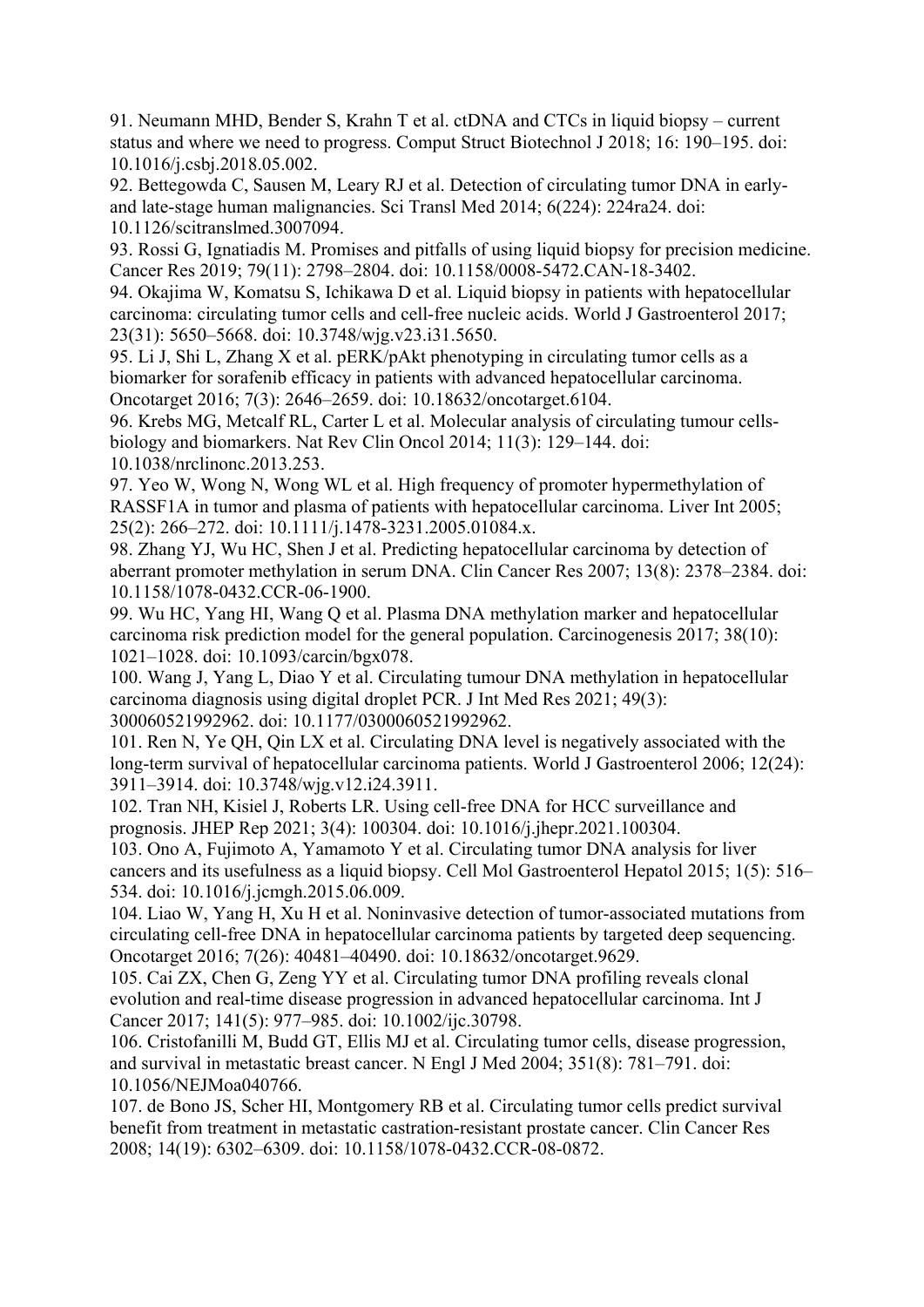108. Sparano J, O'Neill A, Alpaugh K et al. Association of circulating tumor cells with late recurrence of estrogen receptor-positive breast cancer: a secondary analysis of a randomized clinical trial. JAMA Oncol 2018; 4(12): 1700–1706. doi: 10.1001/jamaoncol.2018.2574. 109. Nguyen DX, Bos PD, Massagué J. Metastasis: from dissemination to organ-specific colonization. Nat Rev Cancer 2009; 9(4): 274–284. doi: 10.1038/nrc2622.

110. Stoecklein NH, Fischer JC, Niederacher D et al. Challenges for CTC-based liquid biopsies: low CTC frequency and diagnostic leukapheresis as a potential solution. Expert Rev Mol Diagn 2016; 16(2): 147–164. doi: 10.1586/14737159.2016.1123095.

111. Krebs MG, Metcalf RL, Carter L et al. Molecular analysis of circulating tumour cellsbiology and biomarkers. Nat Rev Clin Oncol 2014; 11(3): 129–144. doi: 10.1038/nrclinonc.2013.253.

112. de Boer CJ, van Krieken JH, Janssen-van Rhijn CM et al. Expression of Ep-CAM in normal, regenerating, metaplastic, and neoplastic liver. J Pathol 1999; 188(2): 201–206. doi: 10.1002/(SICI)1096-9896(199906)188:2<201::AID-PATH339>3.0.CO;2-8.

113. Went PT, Lugli A, Meier S et al. Frequent EpCam protein expression in human carcinomas. Hum Pathol 2004; 35(1): 122–128. doi: 10.1016/j.humpath.2003.08.026. 1114. Yu JJ, Xiao W, Dong SL et al. Effect of surgical liver resection on circulating tumor cells in patients with hepatocellular carcinoma. BMC Cancer 2018; 18(1): 835. doi: 10.1186/s12885-018-4744-4.

115. Kelley RK, Magbanua MJ, Butler TM et al. Circulating tumor cells in hepatocellular carcinoma: a pilot study of detection, enumeration, and next-generation sequencing in cases and controls. BMC Cancer 2015; 15: 206. doi: 10.1186/s12885-015-1195-z.

116. Sun YF, Xu Y, Yang XR et al. Circulating stem cell-like epithelial cell adhesion molecule-positive tumor cells indicate poor prognosis of hepatocellular carcinoma after curative resection. Hepatology 2013; 57(4): 1458–1468. doi: 10.1002/hep.26151.

117. Wang Z, Luo L, Cheng Y et al. Correlation between postoperative early recurrence of hepatocellular carcinoma and mesenchymal circulating tumor cells in peripheral blood. J Gastrointest Surg 2018; 22(4): 633–639. doi: 10.1007/s11605-017-3619-3.

118. Qi LN, Xiang BD, Wu FX et al. Circulating tumor cells undergoing EMT provide a metric for diagnosis and prognosis of patients with hepatocellular carcinoma. Cancer Res 2018; 78(16): 4731–4744. doi: 10.1158/0008-5472.CAN-17-2459.

119. Nel I, Baba HA, Ertle J et al. Individual profiling of circulating tumor cell composition and therapeutic outcome in patients with hepatocellular carcinoma. Transl Oncol 2013; 6(4): 420–428. doi: 10.1593/tlo.13271.

120. Li J, Shi L, Zhang X et al. pERK/pAkt phenotyping in circulating tumor cells as a biomarker for sorafenib efficacy in patients with advanced hepatocellular carcinoma. Oncotarget 2016; 7(3): 2646–2659. doi: 10.18632/oncotarget.6104.

121. Cai Y, Yu X, Hu S et al. A brief review on the mechanisms of miRNA regulation. Genomics Proteomics Bioinformatics 2009; 7(4): 147–154. doi: 10.1016/S1672- 0229(08)60044-3.

122. Valadi H, Ekström K, Bossios A et al. Exosome-mediated transfer of mRNAs and microRNAs is a novel mechanism of genetic exchange between cells. Nat Cell Biol 2007; 9(6): 654–659. doi: 10.1038/ncb1596.

123. Kasinski AL, Slack FJ. Epigenetics and genetics. MicroRNAs en route to the clinic: progress in validating and targeting microRNAs for cancer therapy. Nat Rev Cancer 2011; 11(12): 849–864. doi: 10.1038/nrc3166.

124. Vlassov AV, Magdaleno S, Setterquist R et al. Exosomes: current knowledge of their composition, biological functions, and diagnostic and therapeutic potentials. Biochim Biophys Acta 2012; 1820(7): 940–948. doi: 10.1016/j.bbagen.2012.03.017.